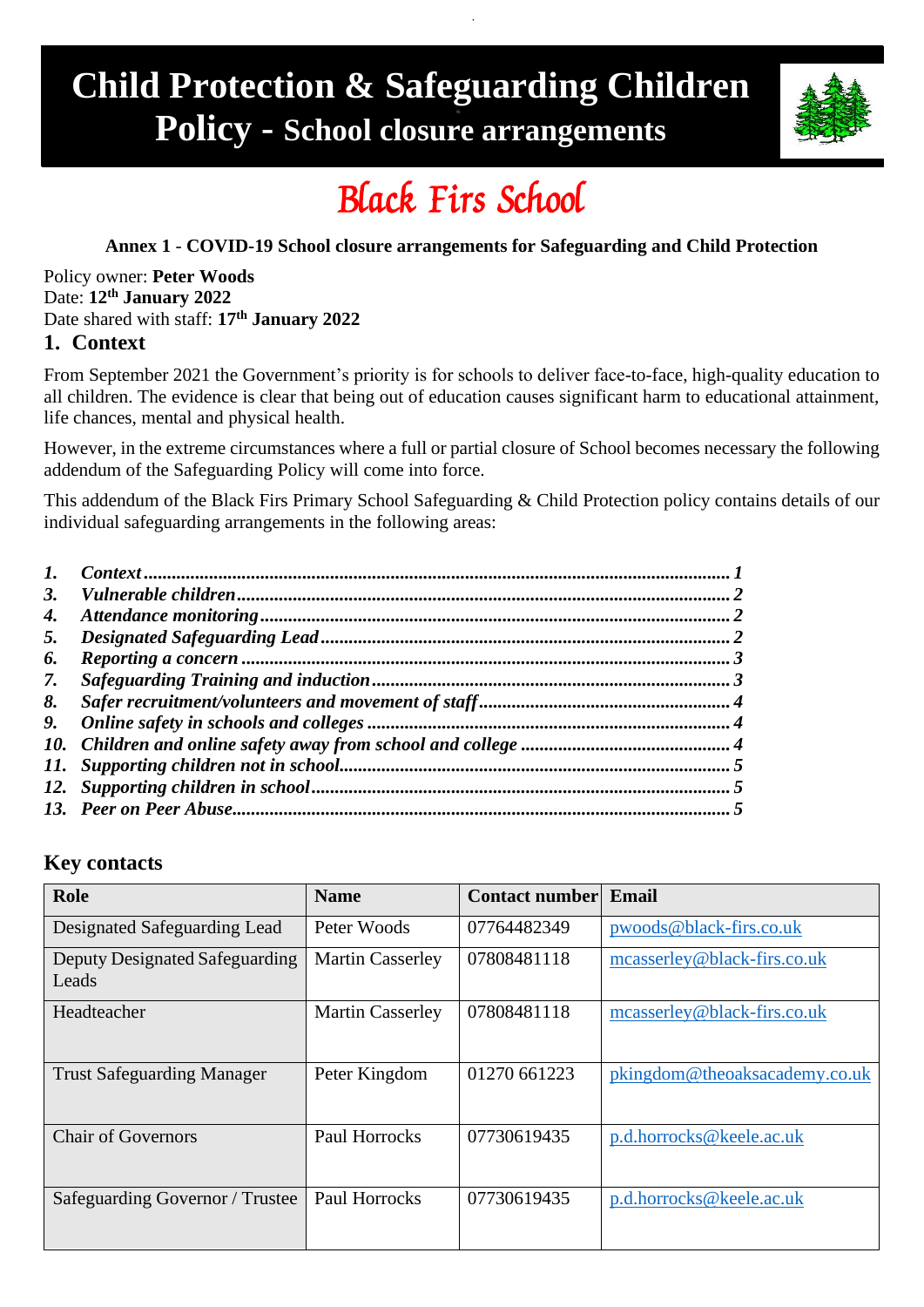## <span id="page-1-0"></span>**Vulnerable children**

Vulnerable children include those who have a social worker and those children and young people up to the age of 25 with education, health and care (EHC) plans.

Those who have a social worker include children who have a Child Protection Plan and those who are looked after by the Local Authority. A child may also be deemed to be vulnerable if they have been assessed as being in need or otherwise meet the definition in section 17 of the Children Act 1989.

Those with an EHC plan will be risk-assessed in consultation with the Local Authority and parents, to decide whether they need to continue to be offered a school or college place in order to meet their needs, or whether they can safely have their needs met at home. This could include, if necessary, carers, therapists or clinicians visiting the home to provide any essential services. Many children and young people with EHC plans can safely remain at home.

Eligibility for free school meals in and of itself should not be the determining factor in assessing vulnerability.

Senior leaders, especially the Designated Safeguarding Lead/ Deputy DSL and Safeguarding team know who our most vulnerable children are. They have the flexibility to offer a place to those on the edge of receiving children's social care support.

Black Firs will continue to work with and support children's social workers to help protect vulnerable children. This includes working with and supporting children's social workers and the local authority virtual school head (VSH) for looked-after and previously looked-after children. The lead person for this will be: Peter Woods

There is an expectation that vulnerable children who have a social worker will attend an education setting, so long as they do not have underlying health conditions that put them at increased risk. In circumstances where a parent does not want to bring their child to an education setting, and their child is considered vulnerable, the social worker and Black Firs will explore the reasons for this directly with the parent.

Where parents are concerned about the risk of the child contracting COVID19, Black Firs or the social worker will talk through these anxieties with the parent/carer following the advice set out by Public Health England.

Black Firs will encourage our vulnerable children and young people to attend School, including remotely if needed.

#### <span id="page-1-1"></span>**Attendance monitoring**

School attendance is mandatory for all children of compulsory school age and it is a priority to ensure that as many children as possible regularly attend school.

Where a child is required to self-isolate or quarantine because of COVID-19 in accordance with relevant legislation or guidance published by UKHSA or the DHSC, they should be recorded as code X *(not attending in circumstances related to coronavirus)*. Where they are unable to attend because they have a confirmed case of COVID-19 they should be recorded as code I *(illness)*.

Education settings are required to complete the Educational Setting Status Form daily by 2pm. This should be completed even if the school is closed *(The form does not need to be submitted if the setting is closed for a planned holiday like half-term)*.

Black Firs and social workers will agree with parents /carers whether children in need should be attending school – Black Firs will then follow up on any child that they were expecting to attend, who does not. Black Firs will also follow up with any parent or carer who has arranged care for their child(ren) and the child(ren) subsequently do not attend.

#### *How will this look at Black Firs?*

To support the above, Black Firs will, when communicating with parents /carers and carers, confirm emergency contact numbers are correct and ask for any additional emergency contact numbers where they are available.

In all circumstances where a vulnerable child does not take up their place at school, or discontinues, Black Firs will notify their social worker.

### <span id="page-1-2"></span>**Designated Safeguarding Lead**

Black Firs Primary school has a Designated Safeguarding Lead (DSL) and a Deputy DSL.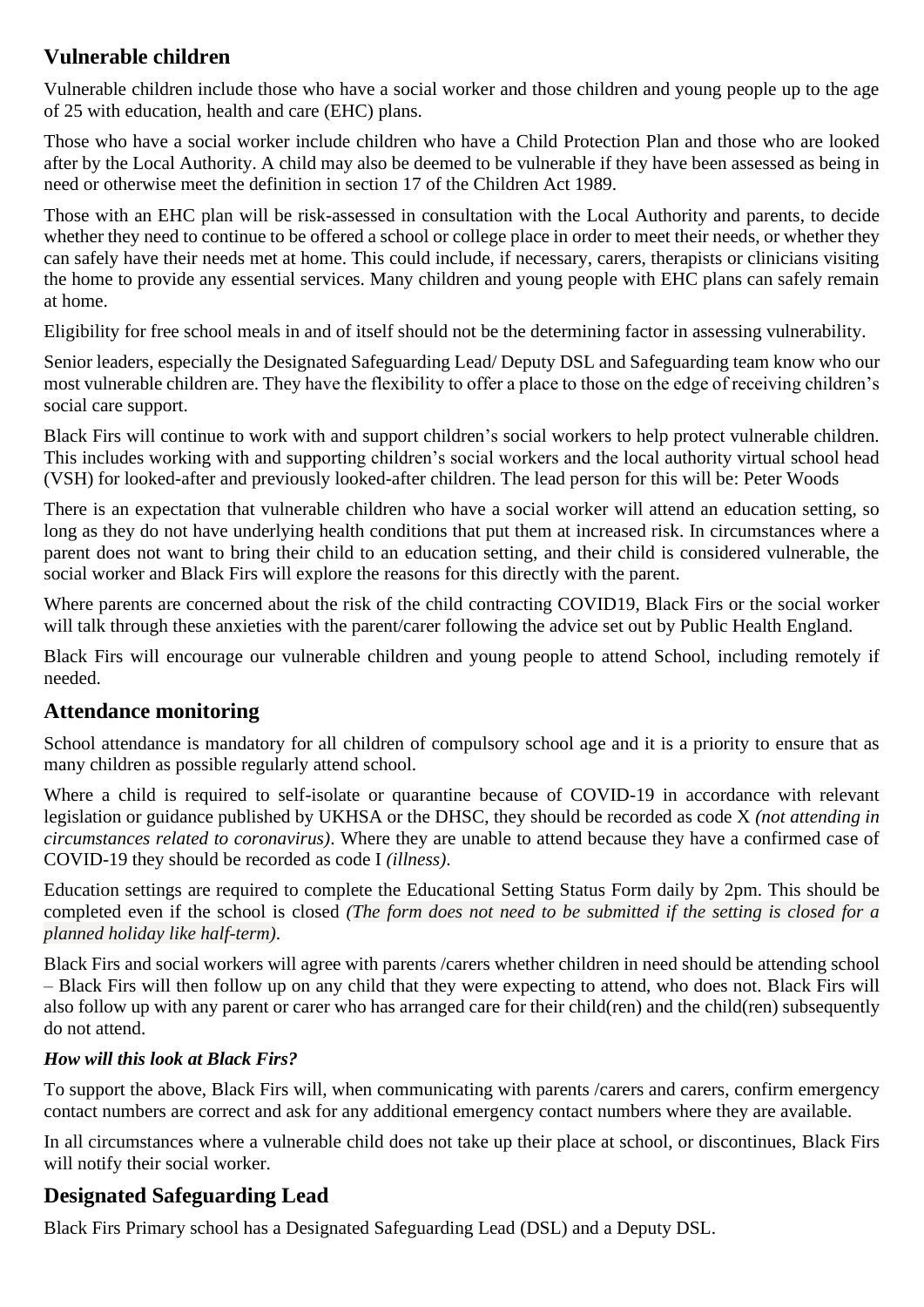The Designated Safeguarding Lead is: Peter Woods

The Deputy Designated Safeguarding Lead is: Martin Casserley

The optimal scenario is to have a trained DSL or deputy available on site. Where this is not the case a trained DSL or deputy will be available to be contacted via phone or online via Teams - for example when working from home.

Where a trained DSL or deputy is not on site, in addition to the above, a senior leader will assume responsibility for co-ordinating safeguarding on site. All staff working on that day will be made aware of the senior leader who is assuming responsibility for co-ordinating safeguarding on site.

This might include updating and managing access to CPOMS and liaising with the offsite DSL or deputy and as required liaising with children's social workers where they require access to children in need and/or to carry out statutory assessments at the school or college.

It is important that all Black Firs staff and volunteers have access to a trained DSL or deputy. On each day, the staff on site will be made aware of who that person is and how to contact them.

The DSL/Deputy DSL and Safeguarding team will continue to engage with social workers, and attend all multiagency meetings, which can be done remotely.

#### <span id="page-2-0"></span>**Reporting a concern**

Where staff have a concern about a child, they should continue to follow the process outlined in the School Safeguarding Policy, this includes verbally recording and making a written record of the concern.

In the unlikely event that a member of staff cannot access CPOMS from home, they should email the Peter Woods or Martin Casserley. This will ensure that the concern is received.

All Staff are reminded of the need to report any concern immediately and without delay.

Where staff are concerned about an adult working with children in the school, they should report the concerns to the Headteacher. If there is a requirement to make a notification to the headteacher whilst away from school, this should be done verbally and followed up with an email to the headteacher.

Concerns around the Headteacher should be directed to the Chair of Governors: Paul Horrocks

### <span id="page-2-1"></span>**Safeguarding Training and induction**

DSL training will continue to be delivered virtually and is accessible to book via the ChESS Hub: [www.chesshub.co.uk](http://www.chesshub.co.uk/)

All existing school staff have had safeguarding training and have read Part 1 of Keeping Children Safe in Education (2021). The DSL should communicate with staff any new local arrangements, so they know what to do if they are worried about a child.

Where new staff are recruited, or new volunteers enter Black Firs, they will continue to be provided with a safeguarding induction.

If staff are deployed from another education or children's workforce setting to our School, Keeping Children Safe in Education 2021, section 214 states that there is no requirement to obtain an Enhanced DBS certificate if the candidate has worked in a school in England in the past 3 months in a post:

- $\checkmark$  which brought the person regularly into contact with children
- $\checkmark$  to which the person was appointed on or after 12th May 2006 and which did not bring the person regularly into contact with children or young persons
- $\checkmark$  in another institution within the further education sector in England, or in a 16-19 academy, in a post which involved the provision of education which brought the person regularly into contact with children or young persons

Academies can use DBS from previous school **if** there is a gap of **less** than 3 months however there **MUST** still be a barred list check

However, Cheshire East advice is that all newly appointed staff are required to complete a new DBS application.

Where staff are moved /offer support to another school, the school should seek assurance from their home school that the member of staff has received appropriate safeguarding training.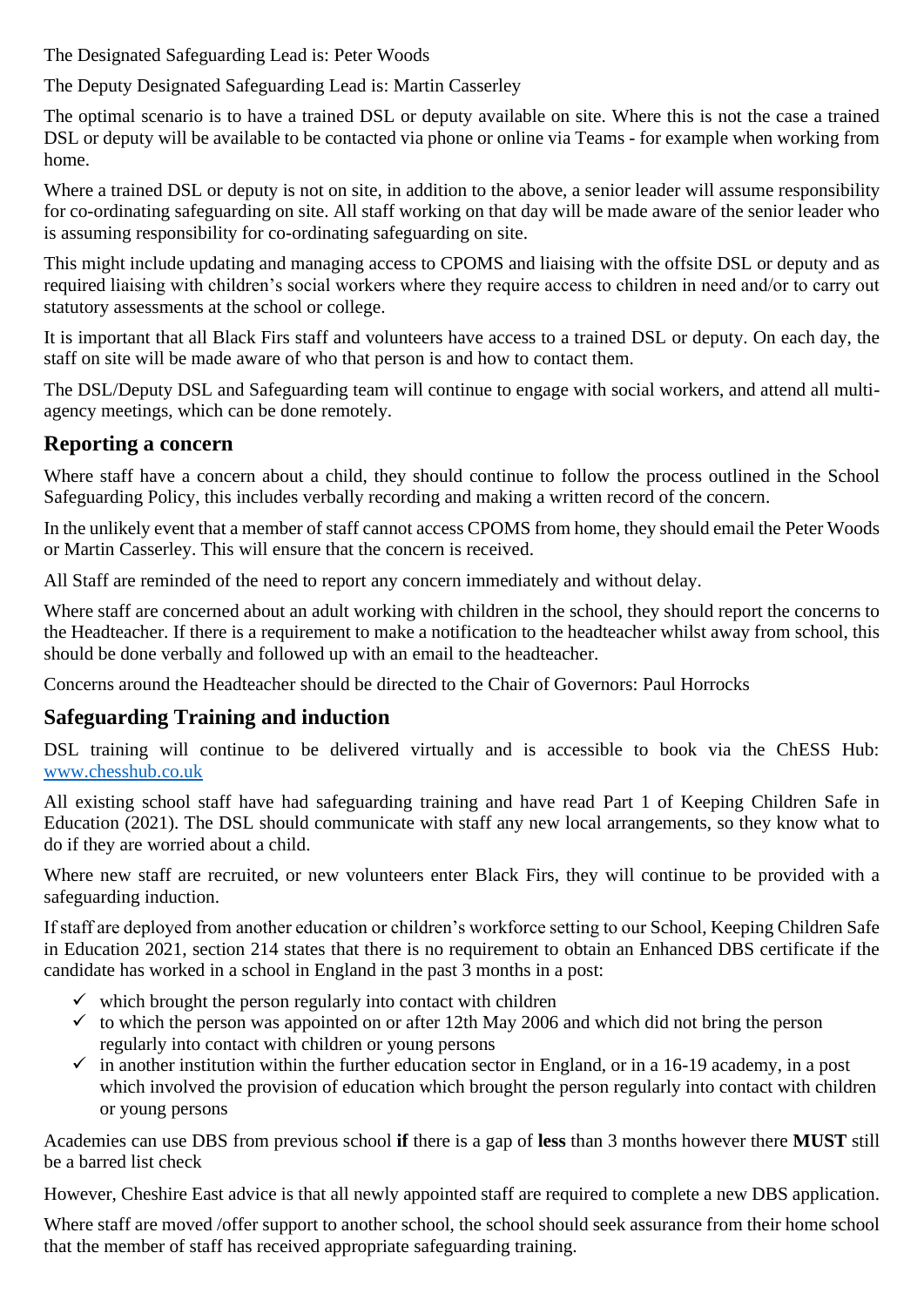Upon arrival, they will be given a copy of the receiving setting's Safeguarding & Child Protection Policy and confirmation of DSL arrangements.

### <span id="page-3-0"></span>**Safer recruitment /volunteers and movement of staff**

It remains essential that people who are unsuitable are not allowed to enter the children's workforce or gain access to children. When recruiting new staff, Black Firs will continue to follow the relevant safer recruitment processes for our setting, including, as appropriate, relevant sections in part 3 of Keeping Children Safe in Education (2021) (KCSIE).

Where Black Firs are utilising volunteers, we will continue to follow the checking and risk assessment process as set out in paragraphs 287 to 294 of KCSIE 2021. Under no circumstances will a volunteer who has not been checked be left unsupervised or allowed to work in regulated activity.

Black Firs will continue to follow the legal duty to refer to the DBS anyone who has harmed or poses a risk of harm to a child or vulnerable adult. Full details can be found at paragraph 329 of KCSIE.

Black Firs will continue to consider and make referrals to the Teaching Regulation Agency (TRA) as per paragraph 333 of KCSIE and the TRA's 'Teacher misconduct advice for making a referral.

During the COVID-19 period all referrals should be made by emailing [Misconduct.Teacher@education.gov.uk](mailto:Misconduct.Teacher@education.gov.uk)

Whilst acknowledging the challenge of the current National emergency, it is essential from a safeguarding perspective that any school is aware, on any given day, which staff /volunteers will be in the school or college, and that appropriate checks have been carried out, especially for anyone engaging in regulated activity. As such, Black Firs will continue to keep the single central record (SCR) up to date as outlined in paragraphs 250 to 254 in KCSIE 2021.

#### <span id="page-3-1"></span>**Online safety in schools and colleges**

Black Firs will continue to provide a safe environment, including online. This includes using our online filtering system for internet access.

Where students are using computers in School, appropriate supervision will be in place.

#### <span id="page-3-2"></span>**Children and online safety away from school and college**

It is important that all staff who interact with children, including online, continue to look out for signs a child may be at risk. Any such concerns should be dealt with as per the Child Protection Policy and where appropriate referrals should still be made to children's social care and as required, the police.

We will advise parents about using an online filtering systems or parental controls on their home internet.

Online teaching should follow the same principles as set out in the code of conduct.

Black Firs will ensure any use of online learning tools and systems is in line with privacy and data protection /GDPR requirements.

Below are some things to consider when delivering virtual lessons, especially where webcams are involved:

- $\checkmark$  No 1:1s; groups only
- $\checkmark$  Staff and children must wear suitable clothing, as should anyone else in the household.
- $\checkmark$  Any computers used should be in appropriate areas, for example, not in bedrooms; and the background should be blurred.
- $\checkmark$  The live class should be recorded so that if any issues were to arise, the video can be reviewed.
- $\checkmark$  Live classes should be kept to a reasonable length of time, or the streaming may prevent the family 'getting on' with their day.
- $\checkmark$  Language must be professional and appropriate, including any family members in the background.
- $\checkmark$  Staff must only use platforms specified by senior managers and approved by our IT network manager / provider to communicate with children
- $\checkmark$  Staff should record, the length, time, date and attendance of any sessions held and overview of content. State whether any safeguarding issues were noted. If concerns were reported/observed record detail and the date/time these were shared with the DSL as per normal safeguarding reporting processes.